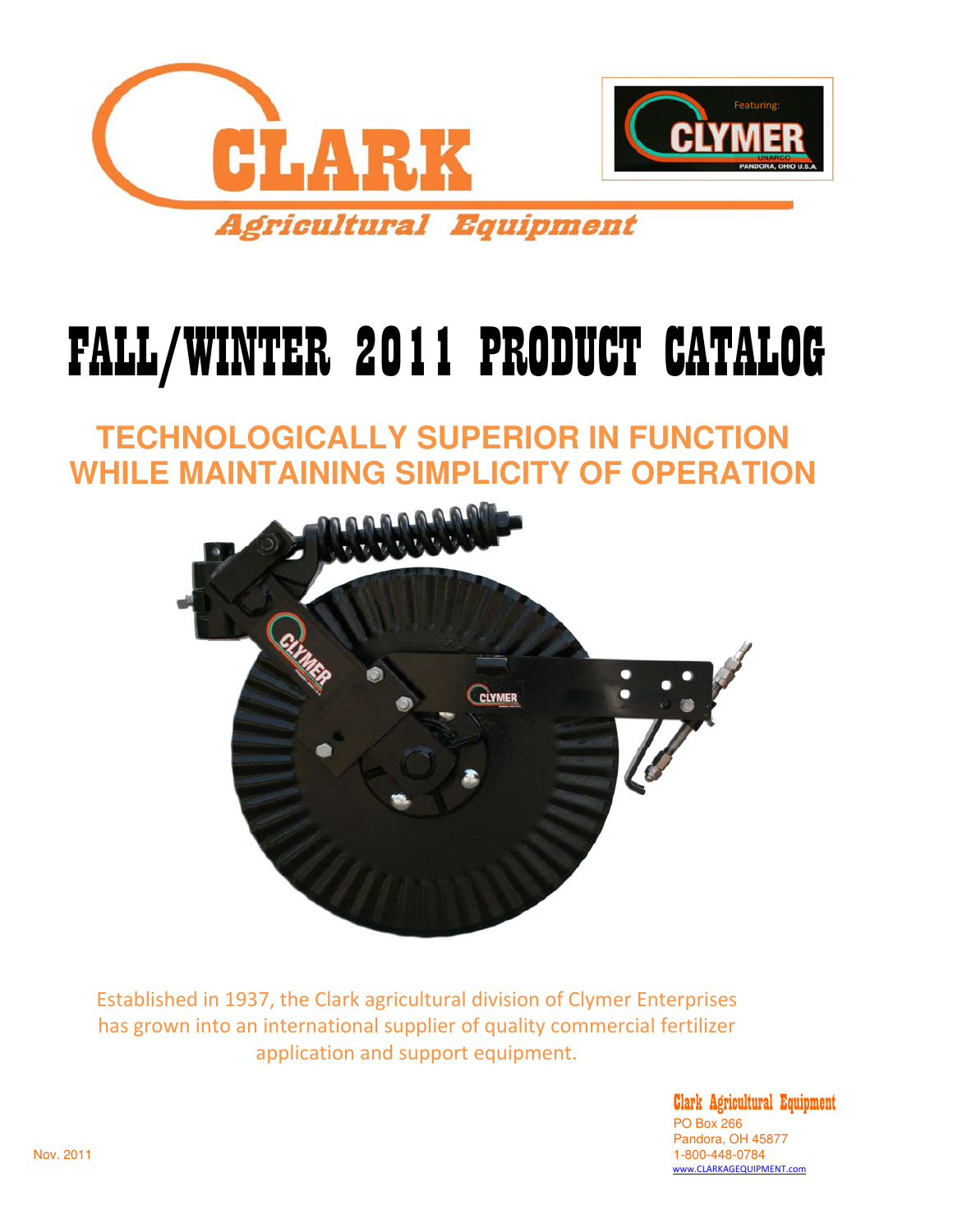

#### Clark Agricultural Equipment PO Box 266 Pandora, OH 45877 1-800-448-0784 www.CLARKAGEQUIPMENT.com



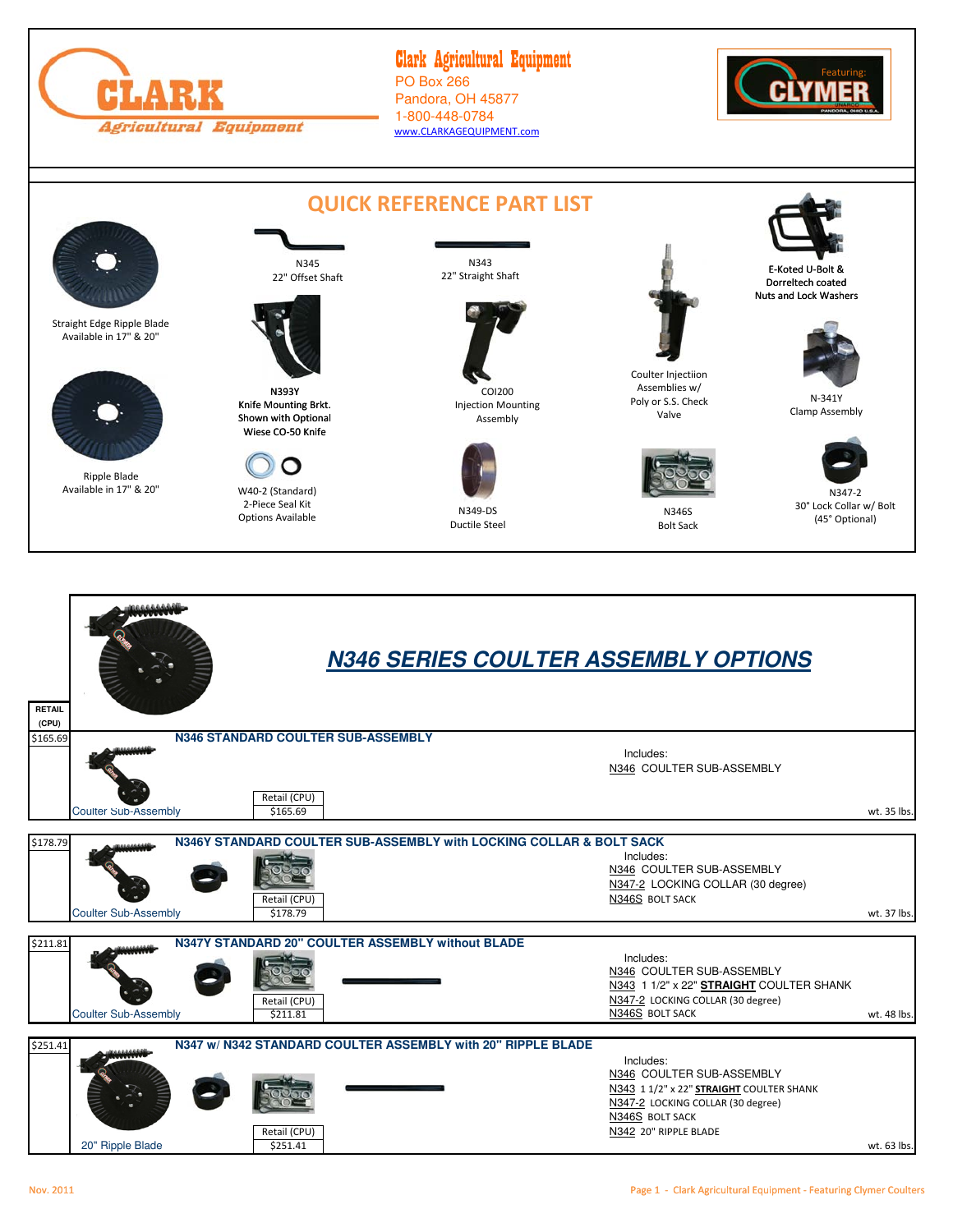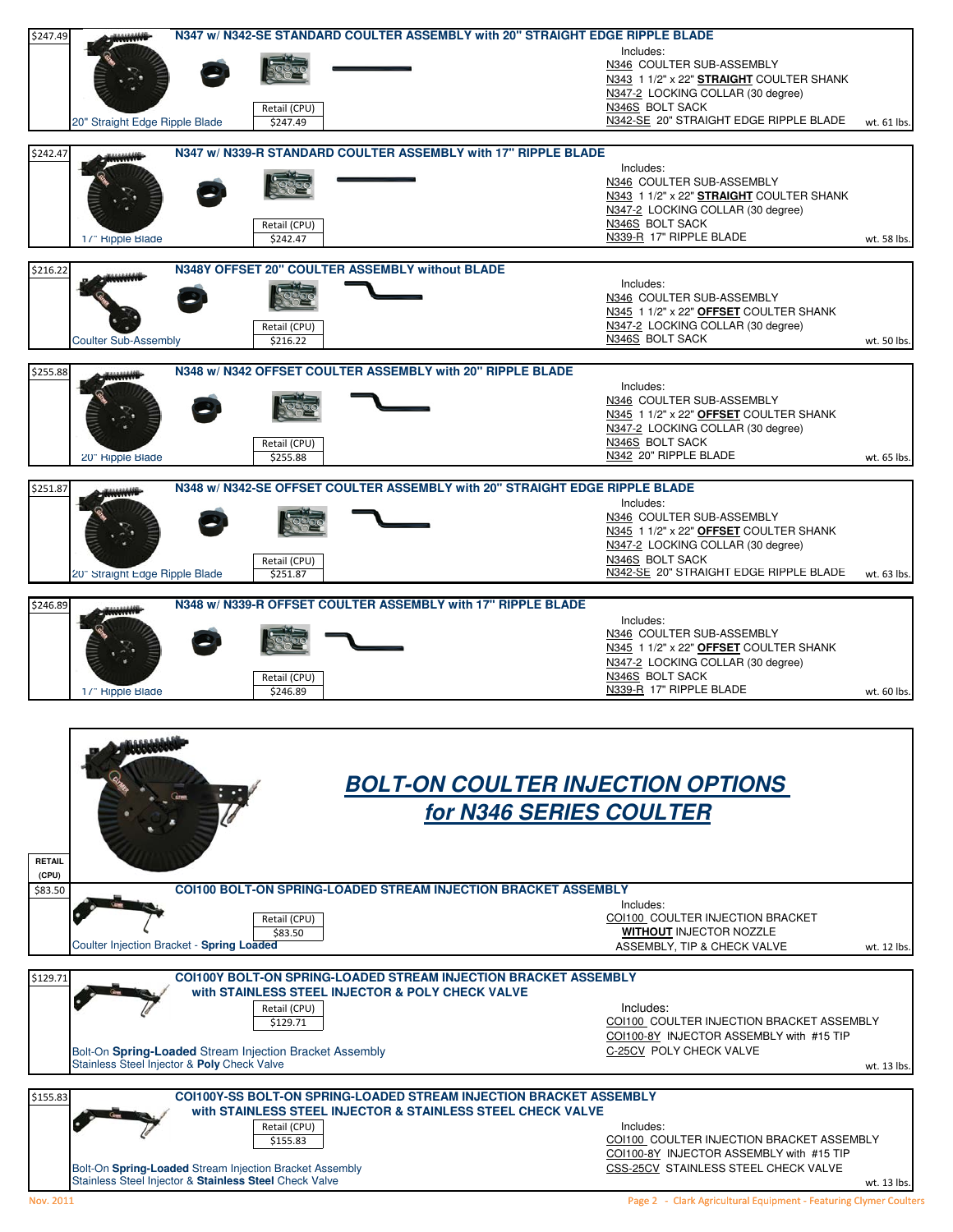| \$69.74  |                                                                                |                                                                                               |                                                                                                                                                                                                |
|----------|--------------------------------------------------------------------------------|-----------------------------------------------------------------------------------------------|------------------------------------------------------------------------------------------------------------------------------------------------------------------------------------------------|
|          |                                                                                | <b>COI110 BOLT-ON KNIFE or STREAM INJECTION BRACKET ASSEMBLY</b>                              |                                                                                                                                                                                                |
|          |                                                                                |                                                                                               | Includes:<br>COI110 BOLT-ON INJECTION BRACKET WITHOUT KNIFE or INJECTOR<br><b>MOUNTING ASSEMBLIES</b>                                                                                          |
|          | <b>Bracket Assembly</b>                                                        | Retail (CPU)<br>\$69.74                                                                       | wt. 12 lbs.                                                                                                                                                                                    |
|          |                                                                                |                                                                                               |                                                                                                                                                                                                |
| \$98.70  |                                                                                | <b>COI110 BOLT-ON KNIFE or STREAM INJECTION BRACKET ASSEMBLY with COI200</b>                  |                                                                                                                                                                                                |
|          |                                                                                |                                                                                               | Includes:<br>COI110 BOLT-ON KNIFE or STREAM INJECTION BRACKET ASSEMBLY<br>COI200 BOLT-ON STREAM INJECTION BRACKET WITHOUT INJECTOR                                                             |
|          | Bracket Assembly with CO1200                                                   | Retail (CPU)<br>\$98.70                                                                       | wt. 14 lbs.                                                                                                                                                                                    |
|          |                                                                                |                                                                                               |                                                                                                                                                                                                |
| \$148.52 | Bracket Assembly with CO1200Y Injector Assembly<br><b>Poly Check Valve</b>     | <b>COI110 BOLT-ON KNIFE or STREAM INJECTION BRACKET ASSEMBLY with COI200Y</b><br>Retail (CPU) | Includes:<br>COI110 BOLT-ON KNIFE or STREAM INJECTION BRACKET ASSEMBLY<br>COI200 BOLT-ON STREAM INJECTION BRACKET                                                                              |
|          |                                                                                | \$148.52                                                                                      | wt. 14 lbs.                                                                                                                                                                                    |
|          |                                                                                |                                                                                               |                                                                                                                                                                                                |
| \$172.50 | Bracket Assembly with CO1200Y-SS Injector Assembly                             | COI110 BOLT-ON KNIFE or STREAM INJECTION BRACKET ASSEMBLY with COI200Y-SS                     | Includes:<br>COI110 BOLT-ON KNIFE or STREAM INJECTION BRACKET ASSEMBLY<br>COI200 BOLT-ON STREAM INJECTION BRACKET<br>COI100-8Y INJECTOR ASSEMBLY with #15 TIP                                  |
|          |                                                                                | Retail (CPU)                                                                                  |                                                                                                                                                                                                |
|          | <b>Stainless Steel Check Valve</b>                                             | \$172.50                                                                                      | wt. 14 lbs.                                                                                                                                                                                    |
| \$108.64 |                                                                                | <b>COI110N393 BOLT-ON KNIFE INJECTION BRACKET ASSEMBLY</b>                                    |                                                                                                                                                                                                |
|          |                                                                                | Shown with optional knife                                                                     | Includes:                                                                                                                                                                                      |
|          |                                                                                |                                                                                               | COI110 BOLT-ON KNIFE or STREAM INJECTION BRACKET ASSEMBLY                                                                                                                                      |
|          | Knife Injection                                                                | Retail (CPU)                                                                                  | N393Y BOLT-ON CO-50 KNIFE MOUNTING BRACKET                                                                                                                                                     |
|          | <b>Bracket Assembly</b>                                                        | \$108.64                                                                                      |                                                                                                                                                                                                |
| \$72.28  |                                                                                | <b>COI120 BOLT-ON STREAM INJECTION BRACKET ASSEMBLY</b>                                       | wt. 18 lbs.                                                                                                                                                                                    |
|          | Stream Injection Bracket Assembly                                              | Retail (CPU)<br>\$72.28                                                                       | Includes:<br>COI120 BOLT-ON STREAM INJECTION MOUNTING BRACKET<br>COI200 BOLT-ON STREAM INJECTION BRACKET WITHOUT INJECTOR<br>wt. 12 lbs.                                                       |
|          |                                                                                | <b>COI120Y BOLT-ON STREAM INJECTION BRACKET ASSEMBLY with POLY CHECK VALVE</b>                |                                                                                                                                                                                                |
| \$126.34 | Stream Injection Bracket Assembly Retail (CPU)<br><b>Poly Check Valve</b>      |                                                                                               | Includes:<br>COI120 BOLT-ON STREAM INJECTION MOUNTING BRACKET<br>COI200 BOLT-ON STREAM INJECTION BRACKET<br>COI100-8Y INJECTOR ASSEMBLY with #15 TIP<br>C-25CV POLY CHECK VALVE<br>wt. 12 lbs. |
|          |                                                                                | \$126.34                                                                                      |                                                                                                                                                                                                |
| \$154.90 |                                                                                | COI120Y-SS BOLT-ON STREAM INJECTION BRACKET ASSEMBLY with S.S. CHECK VALVE                    | Includes:<br>COI120 BOLT-ON STREAM INJECTION MOUNTING BRACKET<br>COI200 BOLT-ON STREAM INJECTION BRACKET<br>COI100-8Y INJECTOR ASSEMBLY with #15 TIP                                           |
|          | <b>Stream Injection Bracket Assembly</b><br><b>Stainless Steel Check Valve</b> | Retail (CPU)<br>\$154.90                                                                      | CSS-25CV S.S. CHECK VALVE<br>wt. 12 lbs.                                                                                                                                                       |

|               |                                                                               | <b>NCIK346 SERIES COULTER</b><br><b>INJECTION-KNIFE ASSEMBLY OPTIONS</b> |                                           |             |  |  |  |
|---------------|-------------------------------------------------------------------------------|--------------------------------------------------------------------------|-------------------------------------------|-------------|--|--|--|
|               |                                                                               |                                                                          |                                           |             |  |  |  |
|               | 程制                                                                            |                                                                          |                                           |             |  |  |  |
| <b>RETAIL</b> |                                                                               |                                                                          |                                           |             |  |  |  |
| (CPU)         |                                                                               |                                                                          |                                           |             |  |  |  |
| \$191.47      |                                                                               | <b>NCIK346 COULTER INJECTION-KNIFE SUB-ASSEMBLY</b>                      |                                           |             |  |  |  |
|               | <b>Band</b>                                                                   |                                                                          | Includes:<br>NCIK346 COULTER SUB-ASSEMBLY |             |  |  |  |
|               |                                                                               | Retail (CPU)                                                             |                                           |             |  |  |  |
|               | Steam Injection/Knife Coulter Sub-Assembly                                    | \$191.47                                                                 |                                           | wt. 48 lbs. |  |  |  |
|               |                                                                               |                                                                          |                                           |             |  |  |  |
| \$203.91      | NCIK346Y COULTER INJECTION-KNIFE SUB-ASSEMBLY with LOCKING COLLAR & BOLT SACK |                                                                          |                                           |             |  |  |  |
|               |                                                                               |                                                                          | Includes:                                 |             |  |  |  |
|               |                                                                               |                                                                          | NCIK346 COULTER SUB-ASSEMBLY              |             |  |  |  |
|               |                                                                               |                                                                          | N347-2 LOCKING COLLAR (30 degree)         |             |  |  |  |
|               |                                                                               | Retail (CPU)                                                             | N346S BOLT SACK                           |             |  |  |  |
|               | Steam Injection/Knife Coulter Sub-Assembly                                    | \$203.91                                                                 |                                           | wt. 49 lbs. |  |  |  |

Nov. 2011 **Page 3 - Clark Agricultural Equipment - Featuring Clymer Coulters**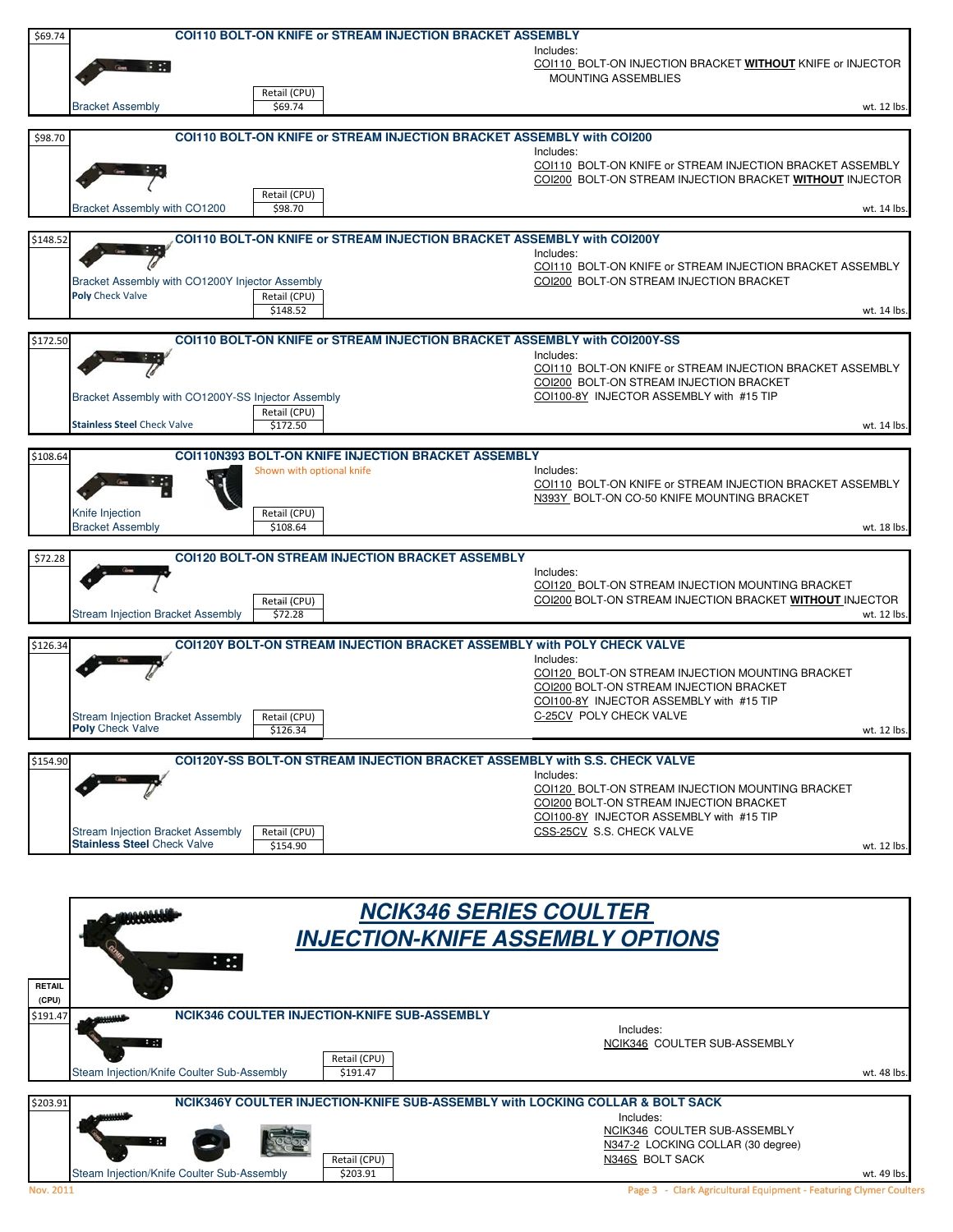

COI200 BOLT-ON COULTER INJECTION BRACKET ASSEMBLY Retail (CPU)<br>
S105.76 COLLOO-8Y INJECTOR ASSEMBLY with #15 TIP<br>
CSS-25CV STAINLESS STEEL CHECK VALVE CSS-25CV STAINLESS STEEL CHECK VALVE

njection Assembly with **Stainless Steel** Check Valve **we are also assets a state of the contract of the contract of the contract of the contract of the contract of the contract of the contract of the contract of the contra**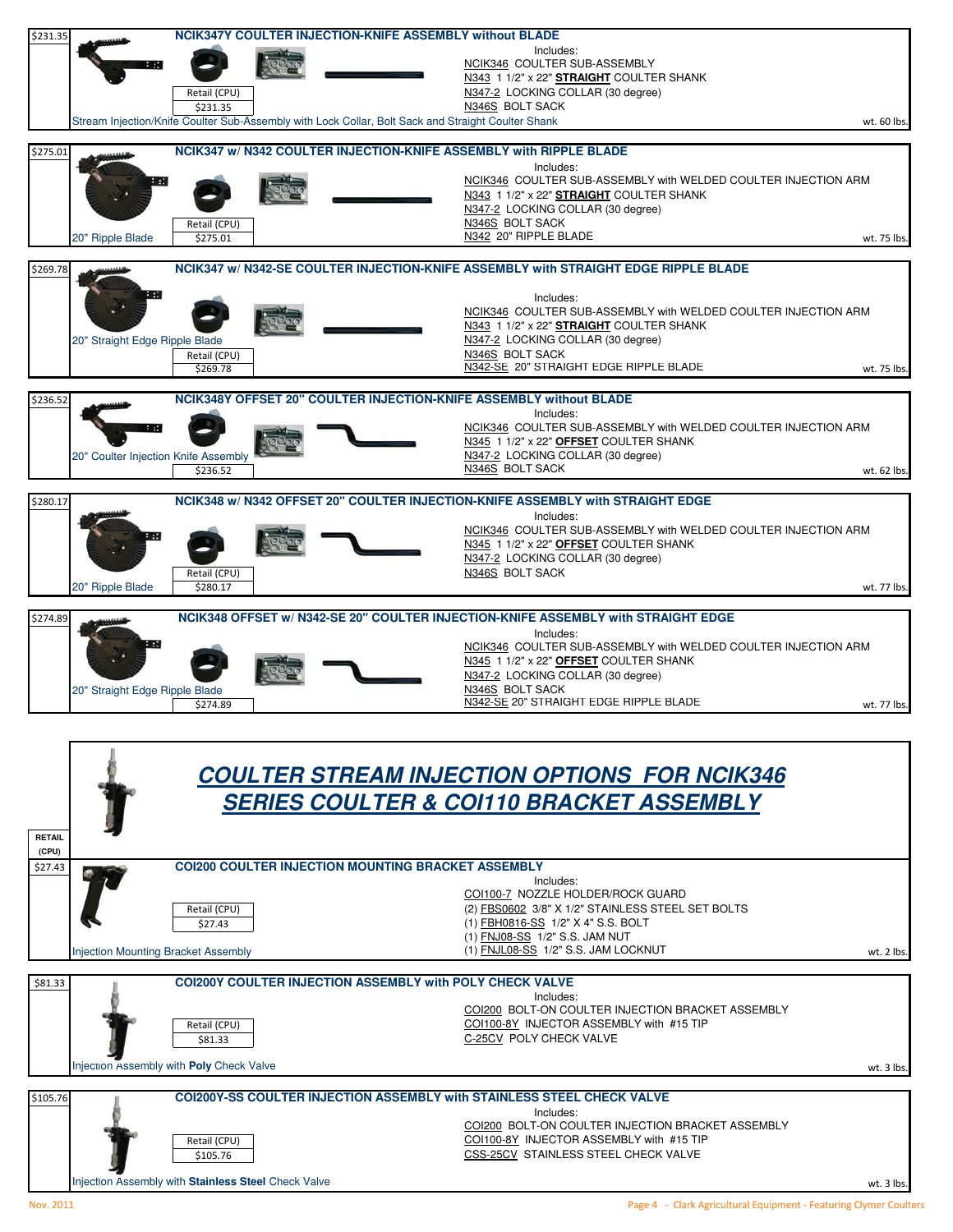**RETAIL (CPU)** \$42.26 Includes: N393 MOUNTING BRACKET N393A-D SHIMS FBH0814 1/2" X 3 1/2" BOLT FBH0810 1/2" X 2 1/2" BOLT **COULTER KNIFE INJECTION for NCIK346 SERIES COULTER N393Y MOUNTING BRACKET ASSEMBLY for WIESE CO-50 KNIFE**  FBH0807 1/2" X 1 3/4" BOLT (3) FNH08 1/2" HEX NUT (3) FWL08 1/2" LOCK WASHER Retail (CPU) (2) FWF08-SAE 1/2" FLAT WASHER Knife Assembly | \$42.26 Mounted on NCIK 346 Series Coulter **wt. 6 lbs.** Shown with optional Wiese CO-50 Knife **was a struck of the ware and the ware of the ware of the ware of the ware ware ware ware ware ware ware was ware ware ware was a shown** Shown with optional Wiese CO-50 Knife

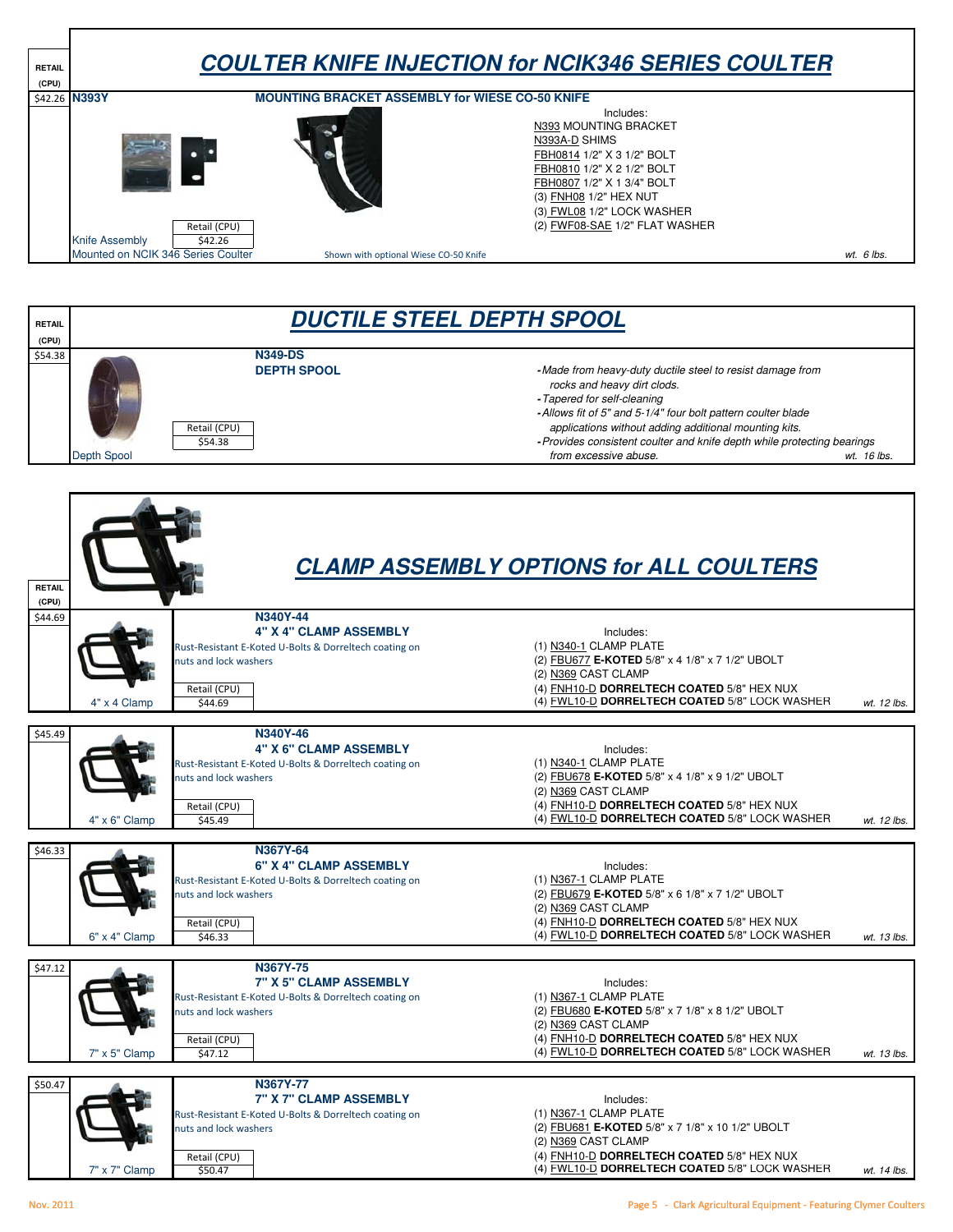## **N-341 CLAMP ASSEMBLY OPTIONS**

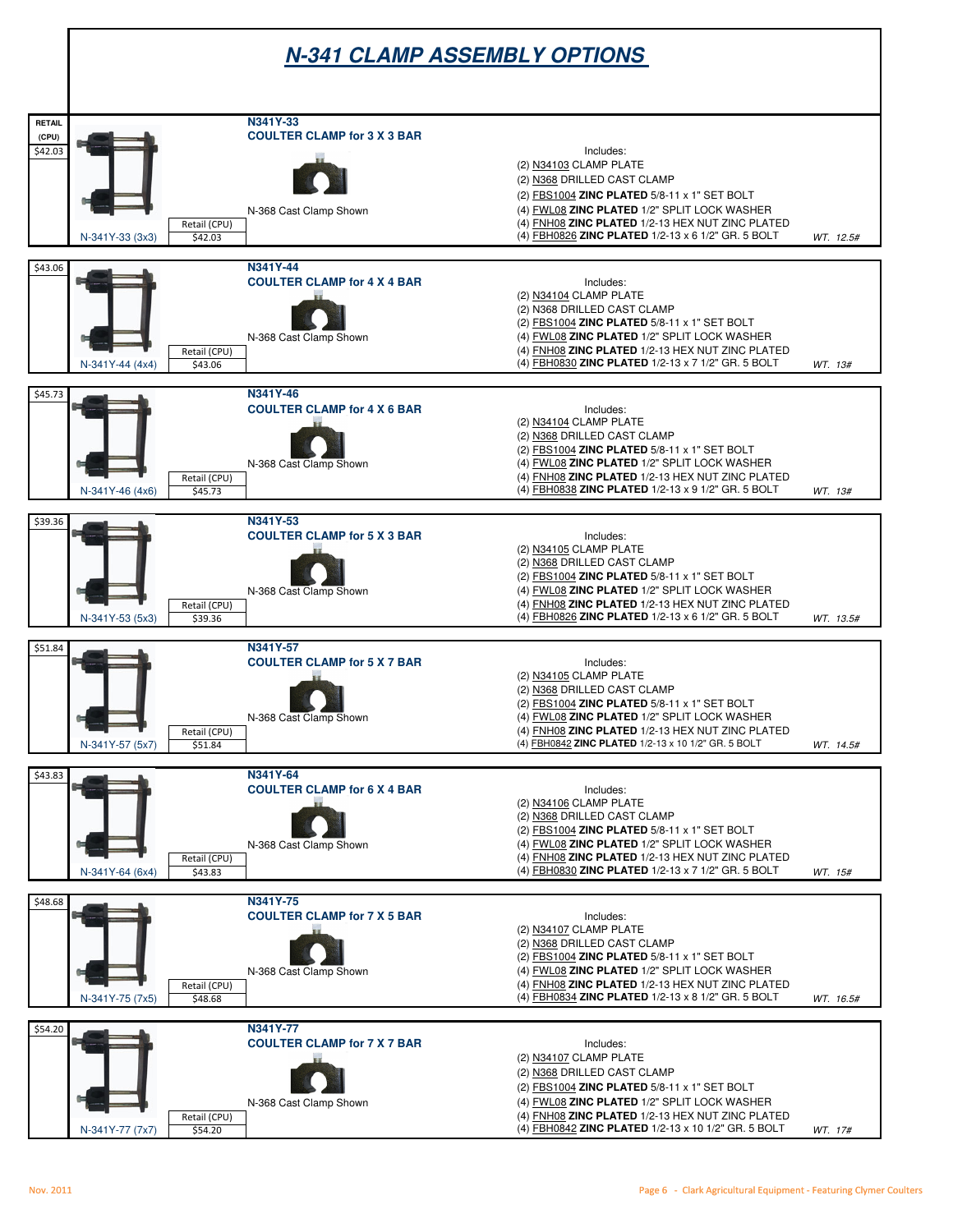|                                   | <b>20" COULTER BLADES (ON-HAND)</b> |                         |                                                        |                                                                                    |           |  |  |  |  |
|-----------------------------------|-------------------------------------|-------------------------|--------------------------------------------------------|------------------------------------------------------------------------------------|-----------|--|--|--|--|
| <b>RETAIL</b><br>(CPU)<br>\$43.10 |                                     | Retail (CPU)<br>\$43.10 | <b>N342</b><br>20" x 4.5mm RIPPLE BLADE                | Includes:<br>(1) N342 20" x 4.5mm RIPPLE COULTER BLADE<br><b>Blade Only</b>        | WT. 14.7# |  |  |  |  |
| \$40.92                           |                                     | Retail (CPU)<br>\$40.92 | <b>N342-SE</b><br>20" x 4.0mm SMOOTH EDGE RIPPLE BLADE | Includes:<br>(1) 20" x 4.0mm SMOOTH EDGE RIPPLE COULTER BLADE<br><b>Blade Only</b> | WT. 12.8# |  |  |  |  |
|                                   | <b>17" COULTER BLADES (ON-HAND)</b> |                         |                                                        |                                                                                    |           |  |  |  |  |
| \$33.95                           |                                     | Retail (CPU)<br>\$33.95 | <b>N339-R</b><br>17" x 4.5mm RIPPLE BLADE              | Includes:<br>(1) 17" x 4.5mm RIPPLE COULTER BLADE<br><b>Blade Only</b>             | WT. 9.7#  |  |  |  |  |
|                                   | <u>COULTER BLADES (ORDER ONLY)</u>  |                         |                                                        |                                                                                    |           |  |  |  |  |
| \$37.68                           |                                     | Retail (CPU)<br>\$37.68 | <b>N342-P</b><br>20" x 4.0mm PLAIN BLADE               | Includes:<br>(1) 20" x 4.0mm PLAIN COULTER BLADE<br>Blade only                     | WT. 10.4# |  |  |  |  |
| Call                              |                                     | Retail (CPU)<br>Call    | <b>N342-N</b><br>20" x 4.5mm NOTCHED BLADE             | Includes:<br>(1) 20" x 4.5mm NOTCHED COULTER BLADE<br>Blade only                   | WT. 12.6# |  |  |  |  |
| Call                              |                                     | Retail (CPU)<br>Call    | <b>N342-W</b><br>20" x 4.5mm WAVY BLADE                | Includes:<br>(1) 20" x 4.5mm WAVY COULTER BLADE<br>Blade only                      | WT. 14.4# |  |  |  |  |
| Call                              |                                     | Retail (CPU)<br>Call    | <b>N352-P</b><br>24" x 4.5mm PLAIN BLADE               | Includes:<br>(1) N352-P 24" x 4.5" PLAIN COULTER BLADE<br><b>Blade Only</b>        | WT. 12.8# |  |  |  |  |
| \$33.67                           |                                     | Retail (CPU)<br>\$33.67 | <b>N338</b><br>18" x 3.5mm NOTCHED DISK BLADE          | Includes:<br>(1) 18" x 3.5mm NOTCHED DISK BLADE<br><b>Blade Only</b>               | WT. 8.6#  |  |  |  |  |
|                                   | <b>WIESE EXTRA THIN KNIFE</b>       |                         |                                                        |                                                                                    |           |  |  |  |  |
| \$33.40                           |                                     | Retail (CPU)<br>\$33.40 | <b>CO50</b><br><b>WIESE EXTRA THIN KNIFE</b>           | Includes:<br>(1) WIESE EXTRA THIN KNIFE<br>Mounting Bracket Sold Separately        | WT. 3.3#  |  |  |  |  |

Nov. 2011 Page 7 - Clark Agricultural Equipment - Featuring Clymer Coulters